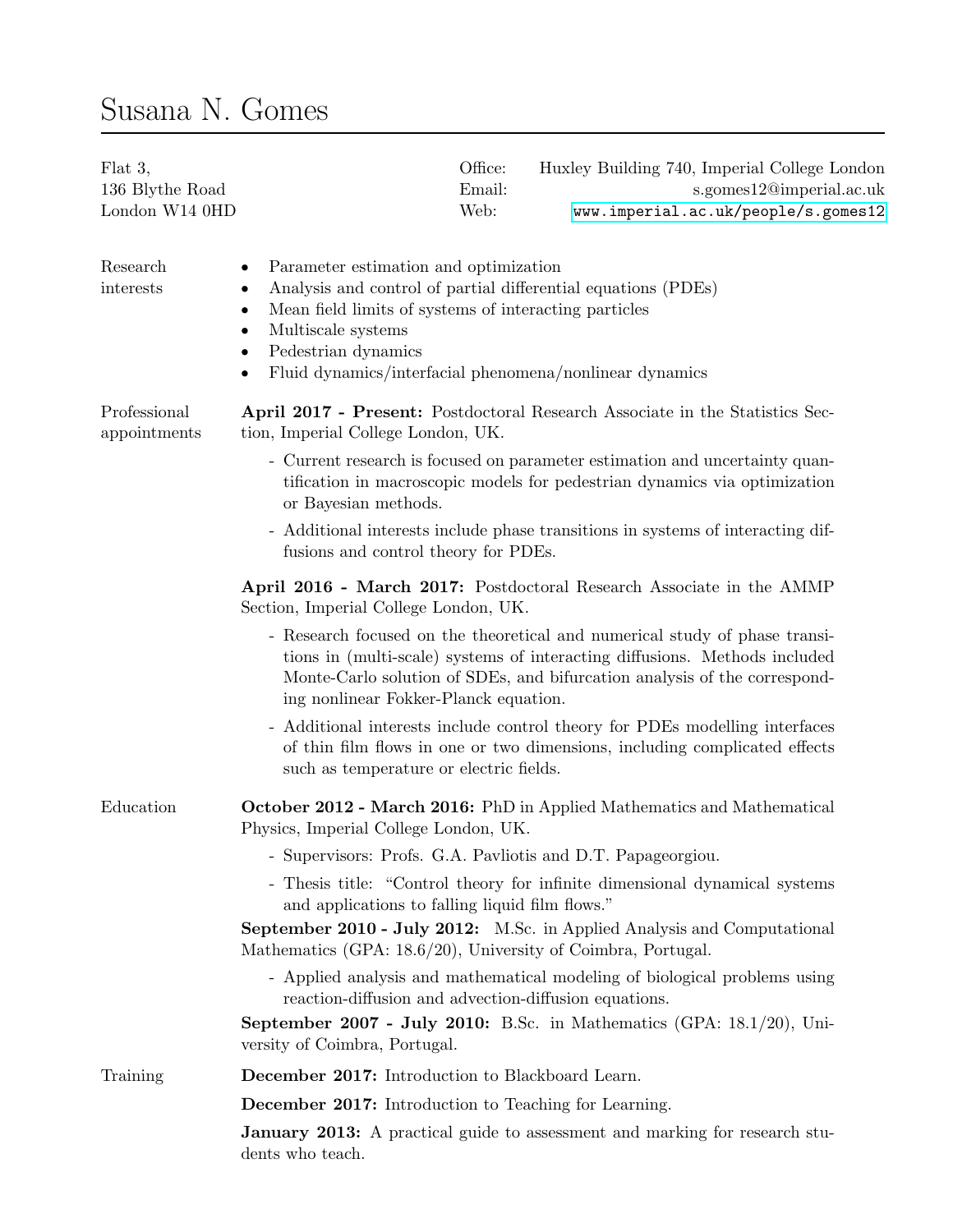| Awards and<br>Honors | 2016 Yael Naim Dowker Centenary Prize in Mathematics, for being the most<br>$\bullet$<br>promising PhD student based upon PhD thesis, awarded by the Department<br>of Mathematics, Imperial College London.                                                                                                    |
|----------------------|----------------------------------------------------------------------------------------------------------------------------------------------------------------------------------------------------------------------------------------------------------------------------------------------------------------|
|                      | Finalist of the 2015 edition of the Institute of Mathematics $\&$ its Applications<br>٠<br>Lighthill-Thwaites Prize, 2015.                                                                                                                                                                                     |
|                      | Best Student Talk, AMMP Day, Imperial College London, 2014.<br>$\bullet$                                                                                                                                                                                                                                       |
|                      | Roth Scholarship, covering full tuition fees and stipend for 3.5 years, awarded<br>٠<br>by the Department of Mathematics, Imperial College London.                                                                                                                                                             |
|                      | Awarded two Young Talents in Mathematics fellowships (2007/2008 and<br>$\bullet$<br>$2008/2009$ ) by the <i>Calouste Gulbenkian Foundation</i> and an <i>Initiation to Re-</i><br>search Fellowship (2009/2010) by the Portuguese Foundation for Science and<br><i>Technology</i> (FCT).                       |
|                      | Awarded a <i>João Farinha Prize</i> (2010) for the student completing the B.Sc.<br>$\bullet$<br>in Mathematics with the highest GPA and a Renato Pereira Coelho Prize for<br>the student completing the M.Sc. in Mathematics with the highest GPA, by<br>the Department of Mathematics, University of Coimbra. |
|                      | Awarded Merit Scholarships $(2008/2009, 2011/2012)$ and prizes for the<br>٠<br>3% best students in the University (2007/2008, 2008/2009, 2009/2010,<br>$2011/2012$ by the University of Coimbra.                                                                                                               |
| Funding              | <b>Travel grant</b> - Research Impulse (Imperial College London). May 2017.                                                                                                                                                                                                                                    |
|                      | - Financial support (travel) to attend the workshop Women in Control: New<br>Trends in Infinite Dimensions.                                                                                                                                                                                                    |
|                      | <b>Travel grant</b> - Banff International Research Station for Mathematical Innova-<br>tion and Discovery (BIRS, Canada). April 2017.                                                                                                                                                                          |
|                      | - Financial support (accommodation and subsistence) to attend the work-<br>shop Women in Control: New Trends in Infinite Dimensions.                                                                                                                                                                           |
|                      | Travel subsidy grant - American Physical Society (APS). November 2015.                                                                                                                                                                                                                                         |
|                      | - Financial support to attend the $68^{th}$ Annual Meeting of the American Phys-<br>ical Society Division of Fluid Dynamics (APS-DFD 2015).                                                                                                                                                                    |
|                      | <b>Travel grant</b> -The European Consortium for Mathematics in Industry (ECMI).<br>August 2012.                                                                                                                                                                                                               |
|                      | - Financial support (travel and accommodation) to attend the European<br>Summer School in Industrial Mathematics and Modelling Week.                                                                                                                                                                           |
|                      | Travel grant - CoLab and UTAustin. August 2011.                                                                                                                                                                                                                                                                |
|                      | - Financial support (travel and accommodation) to attend the RTG Summer<br>School 2011 at The University of Texas at Austin.                                                                                                                                                                                   |
|                      | Travel grant - CoLab and UTAustin. June 2011.                                                                                                                                                                                                                                                                  |
|                      | - Financial support (travel and accommodation) to attend the Summer<br>Course and Workshop on Optimization in Machine Learning at The Uni-<br>versity of Texas at Austin.                                                                                                                                      |
|                      |                                                                                                                                                                                                                                                                                                                |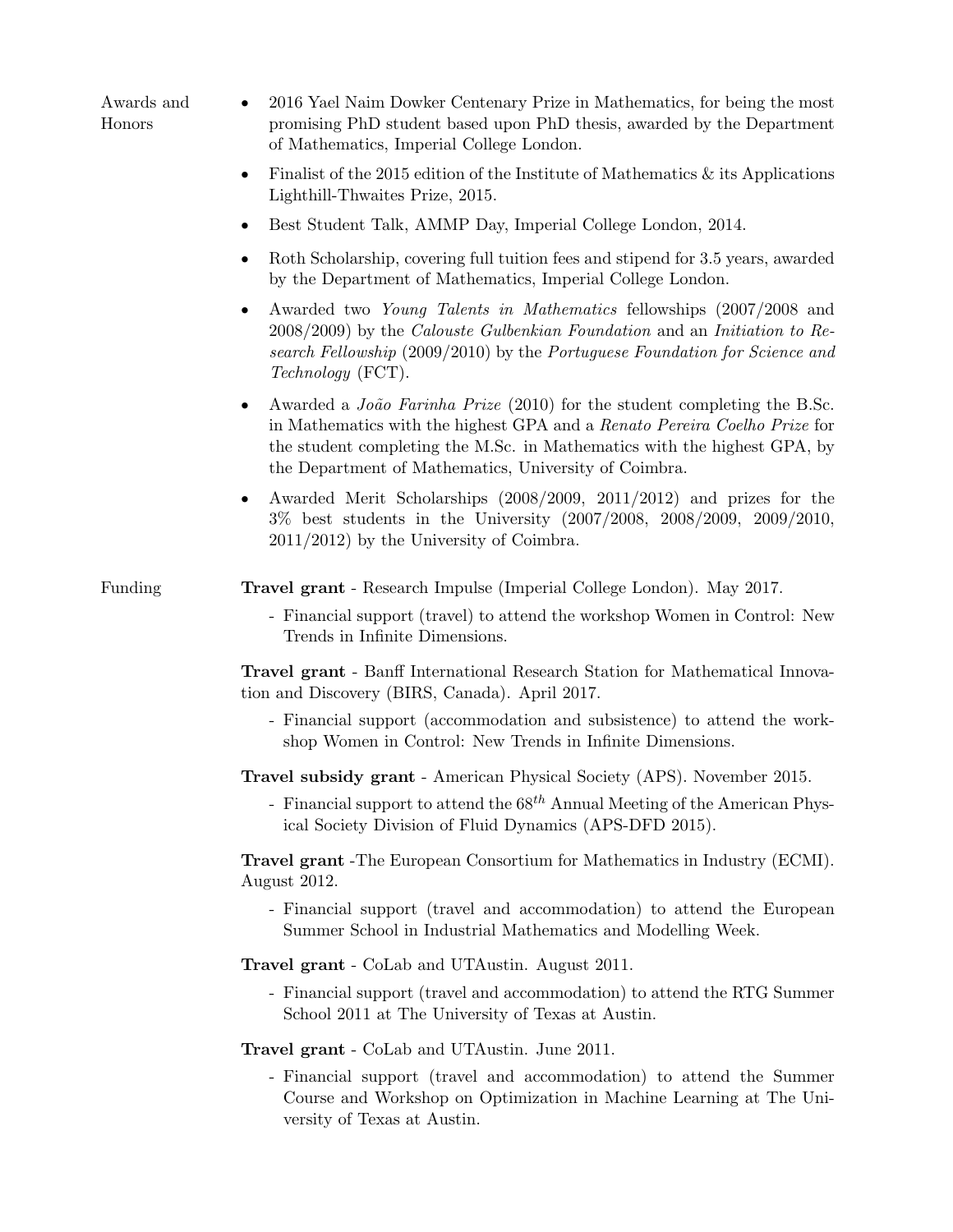| Academic visits                     | September-October 2017: Caltech - Visit Prof. Andrew Stuart to work on<br>our joint project.                                                                                                                                                                                                                                                                                                                                                                                                                                             |  |
|-------------------------------------|------------------------------------------------------------------------------------------------------------------------------------------------------------------------------------------------------------------------------------------------------------------------------------------------------------------------------------------------------------------------------------------------------------------------------------------------------------------------------------------------------------------------------------------|--|
|                                     | April 2017: Caltech - Visit Prof. Andrew Stuart to start a collaboration.                                                                                                                                                                                                                                                                                                                                                                                                                                                                |  |
| Professional<br>Activities          | Reviewer for<br>- Communications in Mathematical Sciences                                                                                                                                                                                                                                                                                                                                                                                                                                                                                |  |
|                                     | - IMA Journal of Applied Mathematics                                                                                                                                                                                                                                                                                                                                                                                                                                                                                                     |  |
|                                     | - Mathematical Modelling and Analysis                                                                                                                                                                                                                                                                                                                                                                                                                                                                                                    |  |
| Other<br>Academic<br>Activities     | June 2017 - Present: Postdoctoral Research Associate Representative, De-<br>partment of Mathematics, Imperial College London, United Kingdom.<br>- Duties include collaborating with the Postdoc and Fellows Development<br>Centre to organise courses and training for the PDRA staff within the<br>Department of Mathematics, organising social activities such as informal<br>seminar sessions, as well as engaging with senior academic staff members<br>in order to provide specialised support for early stage career researchers. |  |
|                                     | May 2014 - June 2015: Secretary and co-founder of the Imperial College<br>SIAM Student Chapter.<br>- Organized Junior Applied Mathematics Seminars, themed days, AMMP<br>Day and Imperial College SIAM Student Chapter Annual Conference.                                                                                                                                                                                                                                                                                                |  |
|                                     | <b>July 2014:</b> Participated in the $102^{nd}$ European Study Group with Industry<br>(ESGI), University College Dublin.                                                                                                                                                                                                                                                                                                                                                                                                                |  |
|                                     | $3^{rd}$ SIAM National Student Chapter Conference, University of<br>May 2014:<br>Oxford.                                                                                                                                                                                                                                                                                                                                                                                                                                                 |  |
|                                     | <b>March 2014:</b> Workshop Recent Developments in Interface and Free Boundary<br><i>Problems</i> , University of Warwick.                                                                                                                                                                                                                                                                                                                                                                                                               |  |
|                                     | <b>June 2013:</b> Young Researchers in Mathematics, University of Edinburgh.                                                                                                                                                                                                                                                                                                                                                                                                                                                             |  |
|                                     | <b>August 2012:</b> European Summer School in Industrial Mathematics and Mod-<br>elling Week 2012, Technische Universität Dresden, Germany.                                                                                                                                                                                                                                                                                                                                                                                              |  |
|                                     | <b>July 2011:</b> Research Training Group Summer School 2011, The University of<br>Texas at Austin, Texas, USA.                                                                                                                                                                                                                                                                                                                                                                                                                          |  |
|                                     | May - June 2011: Summer Course and Workshop on Optimization in Machine<br>Learning, The University of Texas at Austin, Texas, USA.                                                                                                                                                                                                                                                                                                                                                                                                       |  |
|                                     | September 2010 - July 2012: Student representative of the M.Sc. in Math-<br>ematics students, University of Coimbra, Portugal.                                                                                                                                                                                                                                                                                                                                                                                                           |  |
|                                     | <b>September 2009 - July 2010:</b> Student representative of the B.Sc. in Math-<br>ematics students, University of Coimbra, Portugal.                                                                                                                                                                                                                                                                                                                                                                                                    |  |
| Memberships of<br>Learned Societies | Early Career Member, American Physical Society<br>Junior member, Isaac Newton Institute for Mathematical Sciences                                                                                                                                                                                                                                                                                                                                                                                                                        |  |
|                                     | Early Career Member, Society for Industrial and Applied Mathematics                                                                                                                                                                                                                                                                                                                                                                                                                                                                      |  |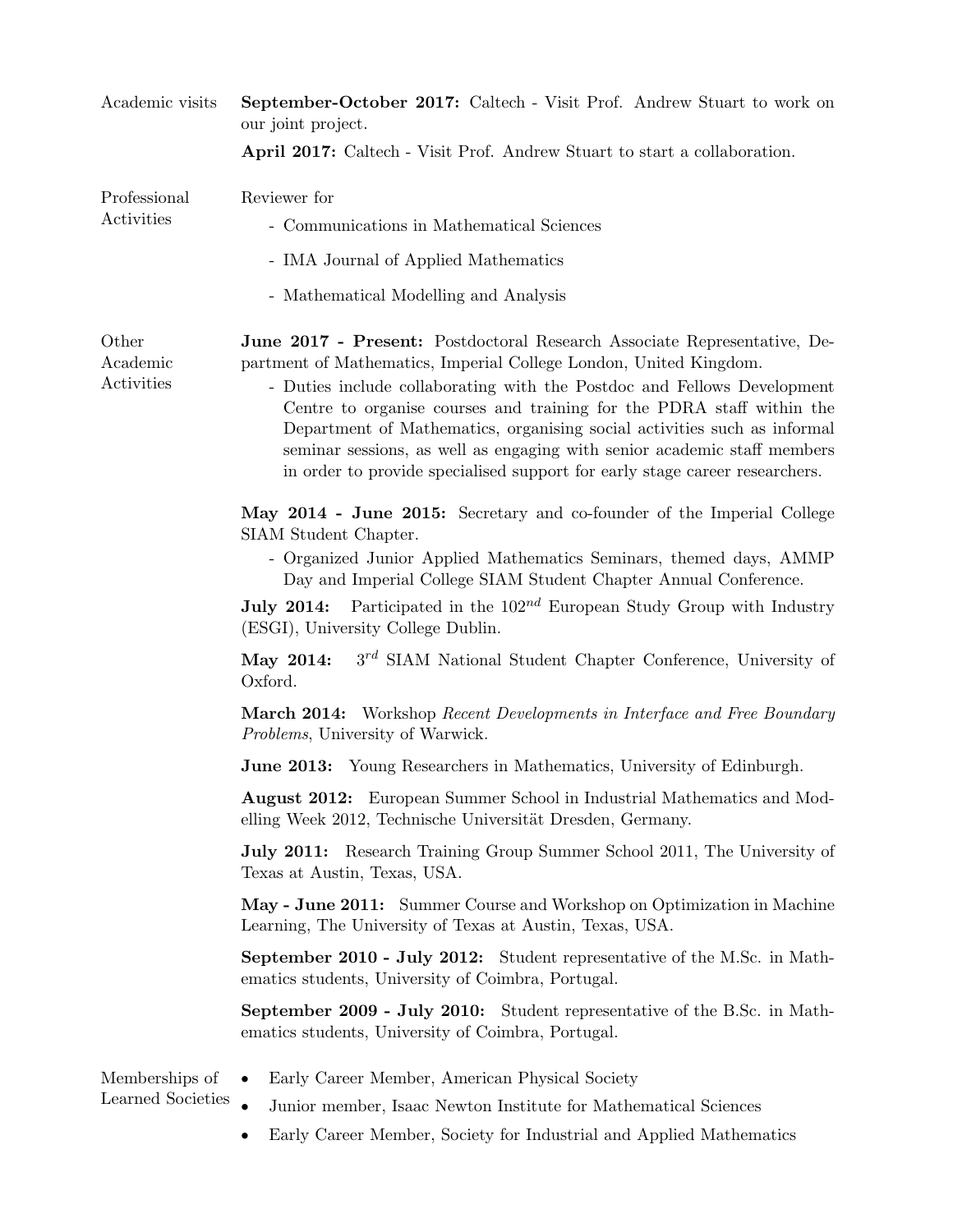## Invited Talks Applied PDEs Seminar, Department of Mathematics, Imperial College London, UK. December 2017.

- Talk: Mean field limits and phase transitions for multi-well and multi-scale interacting diffusions

Applied Mathematics Seminar, School of Mathematics, University of East Anglia, UK. December 2017.

- Talk: Feedback control of thin film flows

2016-17 Warwick EPSRC Symposium: Emerging PDE models in Socio-Economic Sciences, The University of Warwick, UK. May 2017.

- Talk: Parameter estimation for pedestrian crowd models

Physical Applied Mathematics Seminar, School of Mathematics, The University of Manchester, UK. November 2016.

- Talk: Feedback control of thin film flows

IMA Lighthill-Thwaites Prize Minisymposium, Joint BMC-BAMC 2015, Cambridge, UK. March 2015.

- Talk: Controlling Chaos in Thin Films

Applied Mathematics and Mathematical Physics (AMMP) Day, Imperial College London, UK. December 2014.

- Talk: Controlling Chaos in Thin Films

Junior Fluid Dynamics Seminar, Imperial College London, UK. April 2014.

- Talk: Feedback and Optimal Control of the Kuramoto-Sivashinsky Equation

Research seminars in the Departments of Mathematics and Chemical Engineering, Imperial College London, UK. 2014-2017.

 $70<sup>th</sup>$  Annual Meeting of the APS Division of Fluid Dynamics, Denver, Colorado, USA. November 2017.

- Talk: Controlling surface roughness in the stochastic Kuramoto-Sivashinsky equation
- Talk: Control of three-dimensional waves on thin liquid films. II Point actuated control

ICERM Workshop: Pedestrian Dynamics: Modeling, Validation and Calibration, Brown University, Providence, RI, USA. August 2017.

- Poster: Parameter estimation in macroscopic pedestrian dynamics

BIRS Workshop: Women in Control: New Trends in Infinite Dimensions, BIRS, Banff, Canada. July 2017.

- Poster: Control of three dimensional waves on thin liquid films

APS March Meeting, New Orleans, Louisiana, USA. March 2017.

- Talk: Controlling surface roughness in the stochastic Kuramoto-Sivashinsky equation
- $58^{th}$  BAMC, Oxford, UK. April 2016.
	- Talk: Controlling surface roughness in the stochastic Kuramoto-Sivashinsky equation

IMA workshop on Computational Methods for Control of Infinitedimensional Systems, University of Minnesota, Minnesota, USA. March 2016.

- Poster: Feedback control of thin films

Conference Presentations and Posters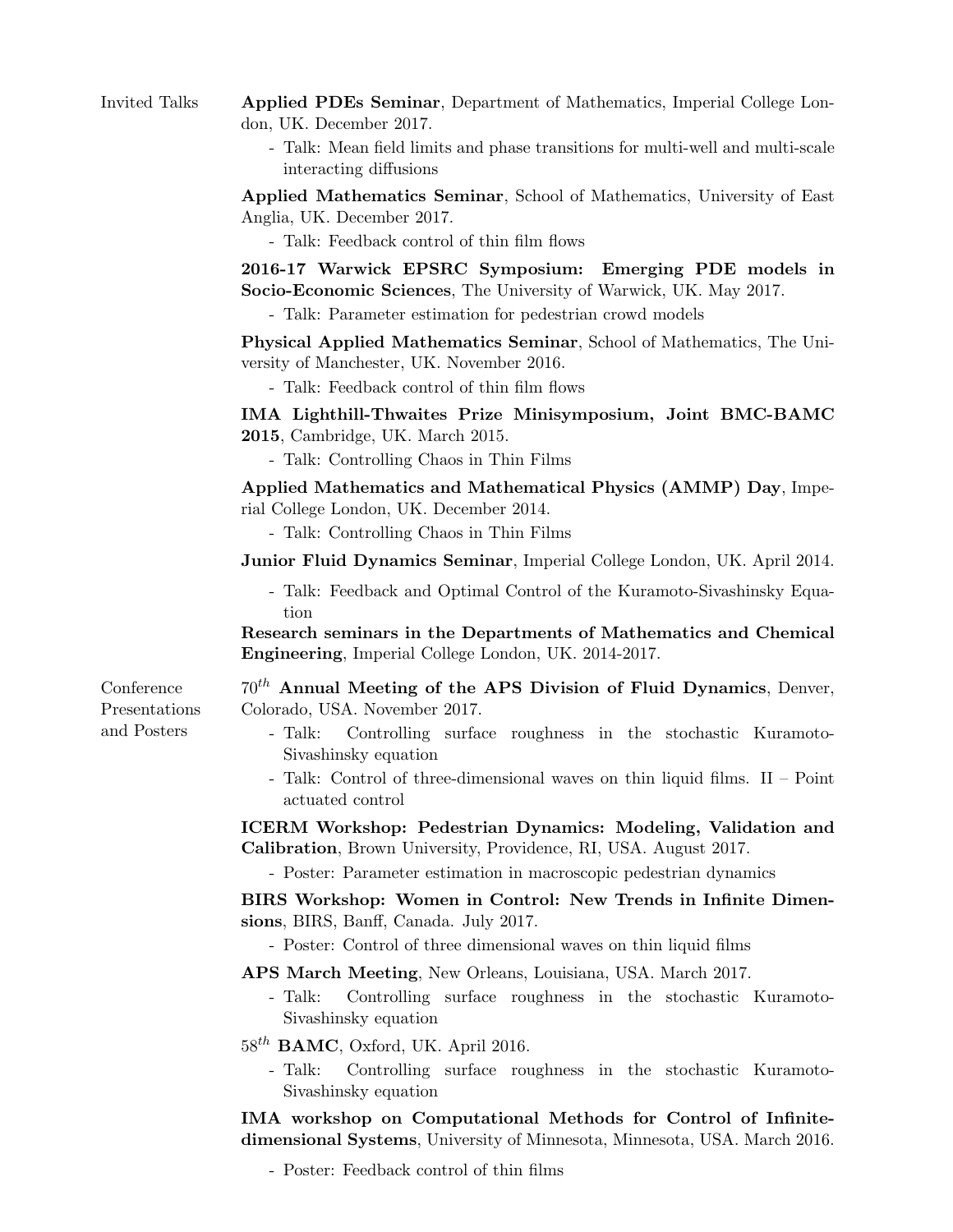| Conference<br>Presentations<br>and Posters<br>(Continued) | $68th$ Annual Meeting of the APS Division of Fluid Dynamics, Boston,<br>Massachusetts, USA. November 2015.                                                                                                                                                    |
|-----------------------------------------------------------|---------------------------------------------------------------------------------------------------------------------------------------------------------------------------------------------------------------------------------------------------------------|
|                                                           | - Talk: Controlling Spatiotemporal Chaos in Active Dissipative-Dispersive<br>Nonlinear Systems                                                                                                                                                                |
|                                                           | $8^{th}$ GRACM, Volos, Greece. July 2015.                                                                                                                                                                                                                     |
|                                                           | - Talk: Controlling Spatiotemporal Chaos in Active Dissipative-Dispersive<br>Nonlinear Systems                                                                                                                                                                |
|                                                           | <b>SIAM Conference in Control</b> $\&$ its Applications, Paris, France. July 2015.<br>- Controlling Spatiotemporal Chaos in Active Dissipative-Dispersive Nonlin-<br>ear Systems                                                                              |
|                                                           | $56^{th}$ BAMC 2014, Cardiff, UK. April 2014.                                                                                                                                                                                                                 |
|                                                           | - Talk: Feedback and Optimal Control of the Kuramoto-Sivashinsky Equa-<br>tion: Stabilizing nontrivial steady states                                                                                                                                          |
|                                                           | - Poster: Feedback and Optimal Control of the Kuramoto-Sivashinsky equa-<br>tion                                                                                                                                                                              |
| Publications<br>in Preparation                            | Gomes, S.N., Stuart, A.M. and Wolfram, M.-T., Bayesian parameter estimation<br>for macroscopic pedestrian dynamics models, In preparation for submission in<br>SIAM J. Appl. Math., January 2018.                                                             |
|                                                           | Gomes, S.N., Kalliadasis, S., Pavliotis, G.A. and Yatsyshin, P., Phase Transi-<br>tions for the McKean-Vlasov equation in multi-well energy landscapes, In prepa-<br>ration for submission in Phys. Rev. E, January 2018.                                     |
|                                                           | Tomlin, R.J., Gomes, S.N., Pavliotis, G.A. and Papageorgiou, D.T., Control<br>of three dimensional waves on thin liquid films with blowing and suction, In<br>preparation for submission in SIAM J. Appl. Dyn. Syst., January 2018.                           |
|                                                           | Thompson, A.B., Gomes, S.N., Denner, F., Dallaston, M.C. and Kalliadasis,<br>S., Thermocapillary fallinf liquid films subject to inhomogeneous wall heating,<br>In preparation for submission in Phys. Rev. Fluids, February 2018.                            |
| Peer Reviewed<br>Publications                             | Gomes, S.N., and Pavliotis, G.A., Mean field limits for interacting diffusions in<br>a two-scale potential. To appear, J. Nonlinear Sci., preprint available at https:<br>//arxiv.org/abs/1707.06713 $(2017)$ .                                               |
|                                                           | Gomes, S.N. and Tate, S.J., On the numerical solution of a T-Sylvester type<br>matrix equation arising in the control of stochastic partial differential equations.<br>IMA J. of Appl. Math., https://doi.org/10.1093/imamat/hxx030 (2017).                   |
|                                                           | Gomes, S.N., Kalliadasis, S., Papageorgiou, D.T., Pavliotis, G.A. and Pradas,<br>M., Controlling roughening processes in the stochastic Kuramoto-Sivashinsky<br>equation. Physica D 348: 33-43 (2017).                                                        |
|                                                           | Gomes, S.N., Papageorgiou D.T. and Pavliotis, G.A., Stabilizing non-trivial<br>solutions of the generalized Kuramoto-Sivashinsky equation using feedback and<br>optimal control. IMA J. Appl. Math. $82$ (1): 158-194 (2017), published online<br>March 2016. |
|                                                           | Thompson, A.B., Gomes, S.N., Pavliotis, G.A. and Papageorgiou, D.T., Sta-<br>bilising falling liquid film flows using feedback control. Phys. Fluids, 28: 012107<br>(2016).                                                                                   |
|                                                           | Gomes, S.N., Pradas, M., Kalliadasis, S., Papageorgiou, D.T. and Pavliotis,<br>G.A., Controlling Spatiotemporal Chaos in Active Dissipative-Dispersive Non-<br>linear Systems. Phys Rev E $92: 022912$ (2015).                                                |